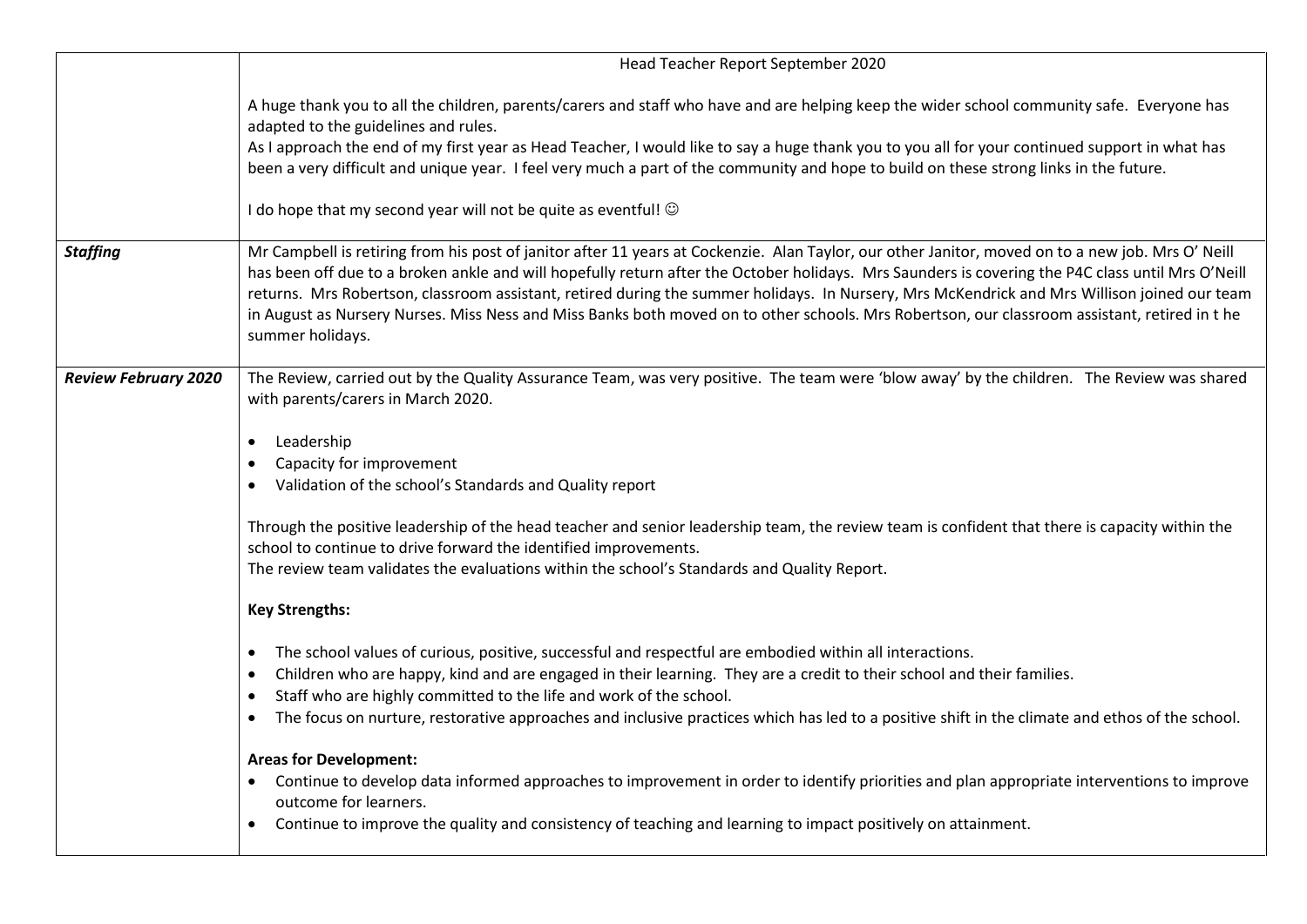| <b>Residential Trips</b> | As advised by ELC there are to be no residential trips at all in this academic year. The P7 children have been informed, as have the                                                                                                                             |
|--------------------------|------------------------------------------------------------------------------------------------------------------------------------------------------------------------------------------------------------------------------------------------------------------|
|                          | parents/carers. All monies paid have already been refunded by the school. Thank you to Mrs Muir for organising the refunds so promptly.                                                                                                                          |
|                          |                                                                                                                                                                                                                                                                  |
|                          |                                                                                                                                                                                                                                                                  |
|                          |                                                                                                                                                                                                                                                                  |
| Lockdown                 | April 2020 - survey to parents/carers-                                                                                                                                                                                                                           |
|                          | 130 responses                                                                                                                                                                                                                                                    |
|                          | 90% using google classroom                                                                                                                                                                                                                                       |
|                          | Balance across all stages                                                                                                                                                                                                                                        |
|                          | 52% of parents/carers wished to continue with daily Learning/23% wanted weekly /21% no preference so kept at daily Learning updates<br>$\bullet$<br>62% said we were 'getting it right' with amount of learning<br>$\bullet$                                     |
|                          | The most preferred activities were reading, written tasks, maths questions, outdoor and practical tasks<br>$\bullet$                                                                                                                                             |
|                          | 24 Chromebooks were lent out to identified families<br>$\bullet$                                                                                                                                                                                                 |
|                          | 20 Learning packs delivered by Senior Leadership Team<br>$\bullet$                                                                                                                                                                                               |
|                          | Close working with Port Seton Centre<br>$\bullet$                                                                                                                                                                                                                |
|                          | Many staff volunteered for the Hubs to support key Worker children and vulnerable                                                                                                                                                                                |
|                          |                                                                                                                                                                                                                                                                  |
|                          | June 2020 Back to School Pupil Survey                                                                                                                                                                                                                            |
|                          | 126 responses and almost all who responded said they felt positive about coming back to school<br>$\bullet$                                                                                                                                                      |
|                          |                                                                                                                                                                                                                                                                  |
|                          | Nursery Parent/Carer feedback 30 responses                                                                                                                                                                                                                       |
|                          | 86.7% kept in contact with nursery through blog                                                                                                                                                                                                                  |
|                          | Parents/carers gave positive feedback about daily challenges, video and messages from nursery team, recipes and songs, specific                                                                                                                                  |
|                          | activities related to themes                                                                                                                                                                                                                                     |
|                          |                                                                                                                                                                                                                                                                  |
|                          |                                                                                                                                                                                                                                                                  |
| <b>Attendance</b>        | The overall attendance rate to date this session for Cockenzie PS is 94.7%. The primary average across the authority is 93.5%                                                                                                                                    |
|                          |                                                                                                                                                                                                                                                                  |
| Nursery/1140             | We are currently operating 2 full days and alternative Friday half days for our nursery children. To avoid parents/carers accessing the main<br>school playground and nursery building, children are being dropped off at the garden gate which is working well. |
|                          | Discussions around providing 1140 hours are underway and we are currently assessing capacity and risk assessment. We hope to make an                                                                                                                             |
|                          | announcement soon about 1140. We have a weekly compliance telephone call with the Early Years Team to discuss any concerns arising from                                                                                                                          |
|                          | the Scottish Government Early Years Guidance. We have 9 nursery nurses. We have 57 children split across the week. Each group have an                                                                                                                            |
|                          | allocated 'half of the room' and an allocated section of the garden. The children and staff have adapted well to the guidelines that we have to                                                                                                                  |
|                          | follow. The Nursery Team continue to plan together every 2 weeks to ensure consistency of experiences for all the children, as well as breadth                                                                                                                   |
|                          | and depth of the curriculum.                                                                                                                                                                                                                                     |
|                          |                                                                                                                                                                                                                                                                  |